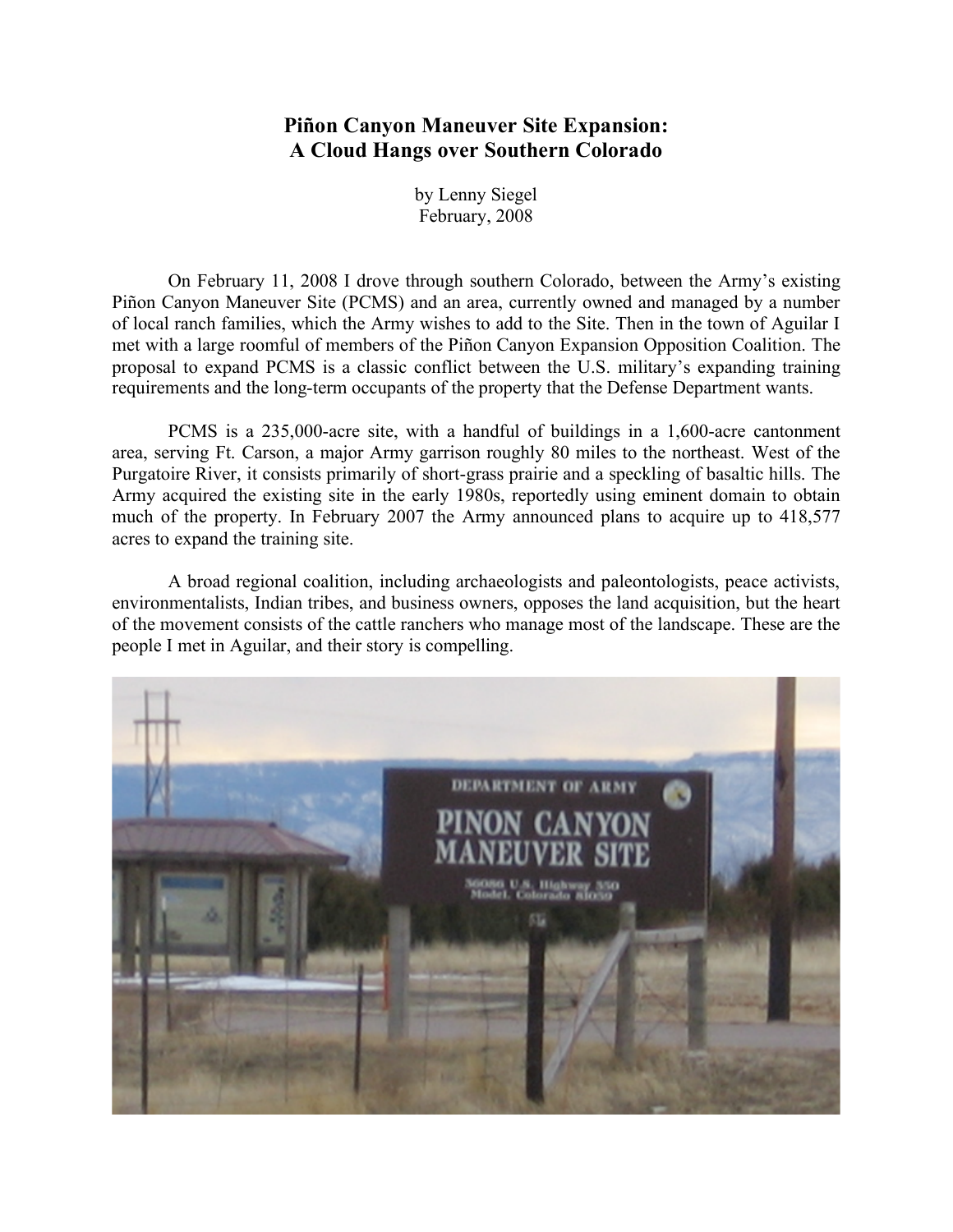Southern Colorado is light-years from Berkeley. That is, though like other Americans, many of the people there probably question current U.S. policy in the Middle East, they are by no means anti-military. The Coalition's Mission Statement states, "We are strong supporters of our country and our troops.… We firmly support adequate military training but realize a significant amount of land is already owned and secured to provide for that training." In short, they are not convinced that the military really needs their land. One rancher explained, "It's ironic that our young men and women are fighting for freedom overseas while we have to fight the Army here."

Most of the ranches in the Piñon Canyon area are multi-generational. That is, they were operated by the grandparents and earlier ancestors of the current occupants. Thus, the ranchers are not only defending their property, they are defending a way of life. While many are well educated and most seem plugged into the Internet, they raise grass-fed beef sustainably using practices that have been perfected over the past century or more. The Coalition Mission Statement asserts, "We also hold firm to the belief that our national security relies as much on our efforts to produce food as it does on a good national defense."

The ranchers explain that their cattle fill the ecological niche pre-historically held by buffalo. Managed grazing is good for the land. Studies have shown their lands to be reservoirs of biodiversity, because they know the land and recognize that their future is tied to it. Some are already signing contracts with wind farm operators, to harvest that powerful natural resource, while others are exploring solar power generation. Renewable energy generation, they say, is compatible with traditional cattle production; military training is not.



Ranchers and other local residents remember that the Army's promises of economic benefit, made during the creation of the PCMS in the 1980's, never materialized. They know that if even a small number of ranchers decide to sell their lands, it will be easier for the Army to